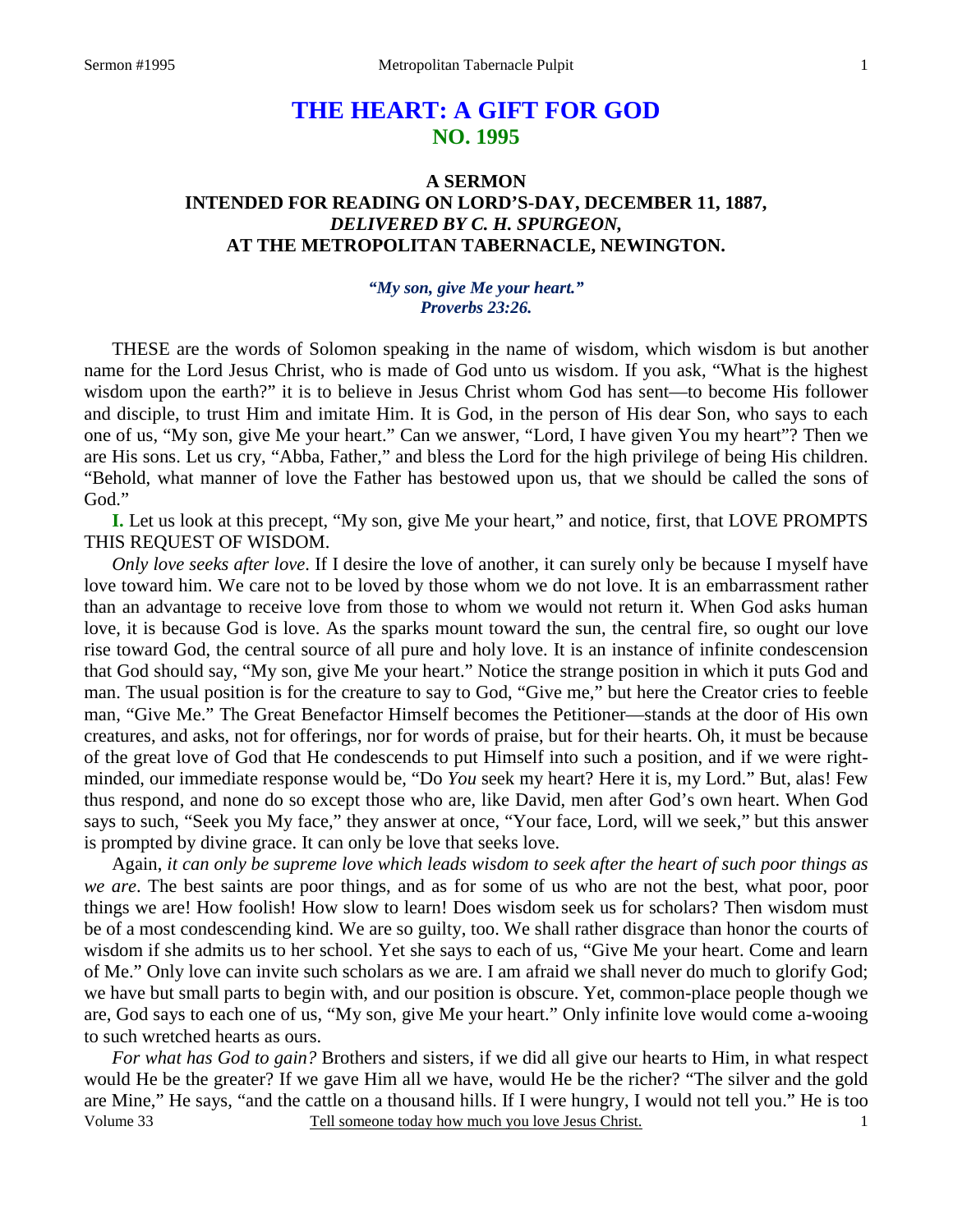great for us to make Him greater, too good for us to make Him better, too glorious for us to make Him more illustrious. When He comes a-wooing, and cries, "Give Me your heart," it must be for our benefit, and not for His own. Surely it is more blessed for us to give than for Him to receive. He can gain nothing; we gain everything by the gift. Yet He does gain a son, and that is a sweet thought. Everyone that gives God His heart becomes God's son, and a father esteems his children to be treasures, and I reckon that God sets a higher value upon His children than upon all the works of His hand besides. We see the Great Father's likeness in the story of the returning prodigal. The father thought more of his returning son than of all that he possessed besides. "It was meet," said he "that we should make merry, and be glad: for this your brother was dead, and is alive again; and was lost, and is found." Oh, I tell you, you that do not know the Lord, that if you give your hearts to Him you will make Him glad! The Eternal Father will be glad to get back His lost son, to press to His bosom a heart warm with affection for Him, which heart before had been cold and stony towards Him. "My son, give Me your heart," He says, as if He longed for our love, and could not bear to have children that had forgotten Him. Do you not hear Him speak? Speak, Spirit of God, and make each one hear You say, "My son, give Me your heart"!

You who are sons of God already may take my text as a call to give God your heart anew, for—I do not know how it is—men are wonderfully scarce now, and men with hearts are rare. If preachers had larger hearts, they would move more people to hear them. A sermon preached without love falls flat and dead. We have heard sermons, admirable in composition, and excellent in doctrine, but like that palace which the Empress of Russia built upon the Neva of blocks of ice. Nothing more lustrous, nothing more sharply cut, nothing more charming, but oh, so cold, so very cold! Its very beauty a frost to the soul! "My son," says God to every preacher, "give Me your heart." O minister, if you cannot speak with eloquent tongue, at least let your heart run over like burning lava from your lips! Let your heart be like a geyser, scalding all that come near you, permitting none to remain indifferent. You that teach in the school, you that work for God in anyhow, do it thoroughly well. "Give Me your heart, My son," says God. It is one of the first and last qualifications of a good workman for God that he should put his heart into his work. I have heard mistresses tell servants when polishing tables that elbow grease was a fine thing for such work, and so it is. Hard work is a splendid thing. It will make a way under a river, or through an Alp. Hard work will do almost everything, but in God's service it must not only be hard work, but hot work. The heart must be on fire. The heart must be set upon its design. See how a child cries! Though I am not fond of hearing it, yet I note that some children cry all over; when they want a thing, they cry from the tips of their toes to the last hair of their heads. That is the way to preach, and that is the way to pray, and that is the way to live; the whole man must be heartily engaged in holy work. Love prompts the request of wisdom. *God knows that in His service we shall be miserable unless our hearts are fully engaged*. Whenever we feel that preaching is heavy work, or Sunday school teaching after six days' labor is tiresome, and going round a district with tracts is a terrible task—then we shall do nothing well. Put your heart into your service, and all will be joyful, but no way else.

**II.** Now, I turn my text another way. WISDOM PERSUADES US TO OBEY THIS LOVING RE-QUEST. To take our hearts and give them up to God is the wisest thing that we can do. If we have done it before, we had better do it over again, and hand over once more the sacred deposit into those dear hands which will surely keep that which we commit to their guardian care. "My son, give Me your heart."

Wisdom prompts us to do it, for, first, *many others crave our hearts,* and our hearts will surely go one way or the other. Let us see to it that they do not go where they will be ruined. I will not read you the next verse, but many a man has lost his heart and soul eternally by the lusts of the flesh. He has perished through "her that lies in wait as for a prey, and increases the transgressors among men." Happy is that young man whose heart is never defiled with vice! There is no way of being kept from impurity except by giving up the heart to the holy Lord. In a city like this, the most pure-minded are surrounded with innumerable temptations, and many there are that slip with their feet before they are aware of it, being carried away because they have not time to think before the temptation has cast them to the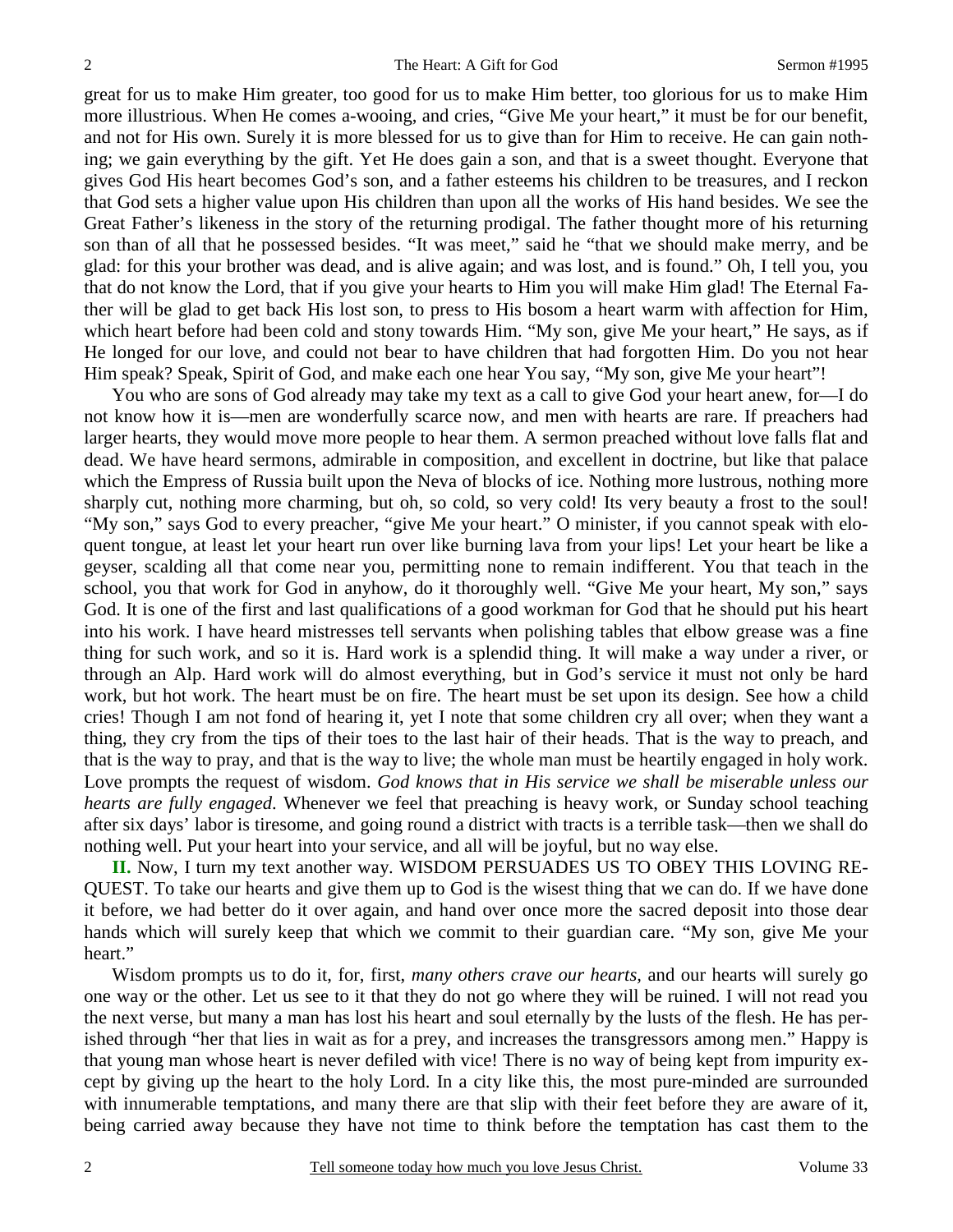ground. "Therefore, My son," says wisdom, "give Me your heart. Everybody will try to steal your heart, therefore leave it in My charge. Then you need not fear the fascinations of the strange woman, for I have your heart, and I will keep it safe unto the day of My appearing." It is most wise to give Jesus our heart, for seducers will seek after it.

There is another destroyer of souls. I will not say much about it, but I will just read you what the context says of it—"Who has woe? Who has sorrow? Who has contentions? Who has babbling? Who has wounds without cause? Who has redness of eyes? They that tarry long at the wine. They that go to seek mixed wine. Look not you upon the wine when it is red, when it gives his color in the cup, when it moves itself aright. At the last it bites like a serpent, and stings like an adder. Your eyes shall behold strange women, and your heart shall utter perverse things." Read carefully the rest of the chapter, and then hear the voice of wisdom say, "My son, if you would be kept from drunkenness and gluttony, from wantonness and chambering, and everything that the heart inclines to, give Me your heart."

It is well to guard your heart with all the apparatus that wisdom can provide. It is totally well to abstain from that which becomes a snare to you, but, I charge you, do not rely upon abstinence, but give your heart to Jesus, for nothing short of true godliness will preserve you from sin so that you shall be presented faultless before His presence with exceedingly great joy. As you would wish to preserve an unblemished character, and be found honorable to the end, my son, I charge you give to Christ your heart.

Wisdom urges to immediate decision because *it is well to have a heart at once occupied and taken up by Christ*. It is an empty heart that the devil enters. You know how the boys always break the windows of empty houses, and the devil throws stones wherever the heart is empty. If you can say to the devil when you are tempted, "You are too late; I have given my heart to Christ, I cannot listen to your overtures, I am affianced to the Savior by bonds of love that never can be broken," what a blessed safeguard you have! I know of nothing that can so protect the young man in these perilous days as to be able to sing, "O God, my heart is fixed; my heart is fixed! Others may flit to and fro, and seek something to light upon, but my heart is fixed upon You forever. I am unable to turn aside through Your sweet grace." "My son," says the text, "give Me your heart," that Christ may dwell there, that when Satan comes, the One who is stronger than the strong man armed may keep His house, and drive the enemy back.

Give Jesus your hearts, beloved friends, for wisdom bids you do it at once, because *it will please God*. Have you a friend to whom you wish to make a present? I know what you do; you try to find out what that friend would value, for you say, "I should like to give him what would please him." Do you want to give God something that is sure to please Him? You need not build a church of matchless architecture—I do not know that God cares much about stones and wood. You need not wait till you will have amassed money to endow a row of almshouses. It is well to bless the poor, but Jesus said that one who gave two mites, which made a farthing, gave more than all the rich men who cast in of their wealth into the treasury. What would God my Father like me to give? He answers, "My son, give Me your heart." He will be pleased with that, for He Himself seeks the gift.

If there are any here to whom this day is an anniversary of birth, or of marriage, or of some other joyful occasion, let them make a present to God, and give Him their hearts. It is wonderful that He should word it so. "My son, give Me your heart." I should not have dared to say such a thing if He had not said it, but He does put it so. This will please Him better than a bull that has horns and hoofs, better than smoking incense in the silver censer, better than all you can contrive of art, or purchase by wealth, or design for beauty. "My son, give Me your heart."

For notice, again, that *if you do not give Him your heart, you cannot please Him at all*. You may give God what you please, but without your heart it is all an abomination to Him. To pray without your heart is solemn mockery; to sing without your heart is an empty sound; to give, to teach, to work without your heart is all an insult to the Most High. You cannot do God any service till you give Him your heart. You must begin with this. Then shall your hand and purse give what they will, and your tongue and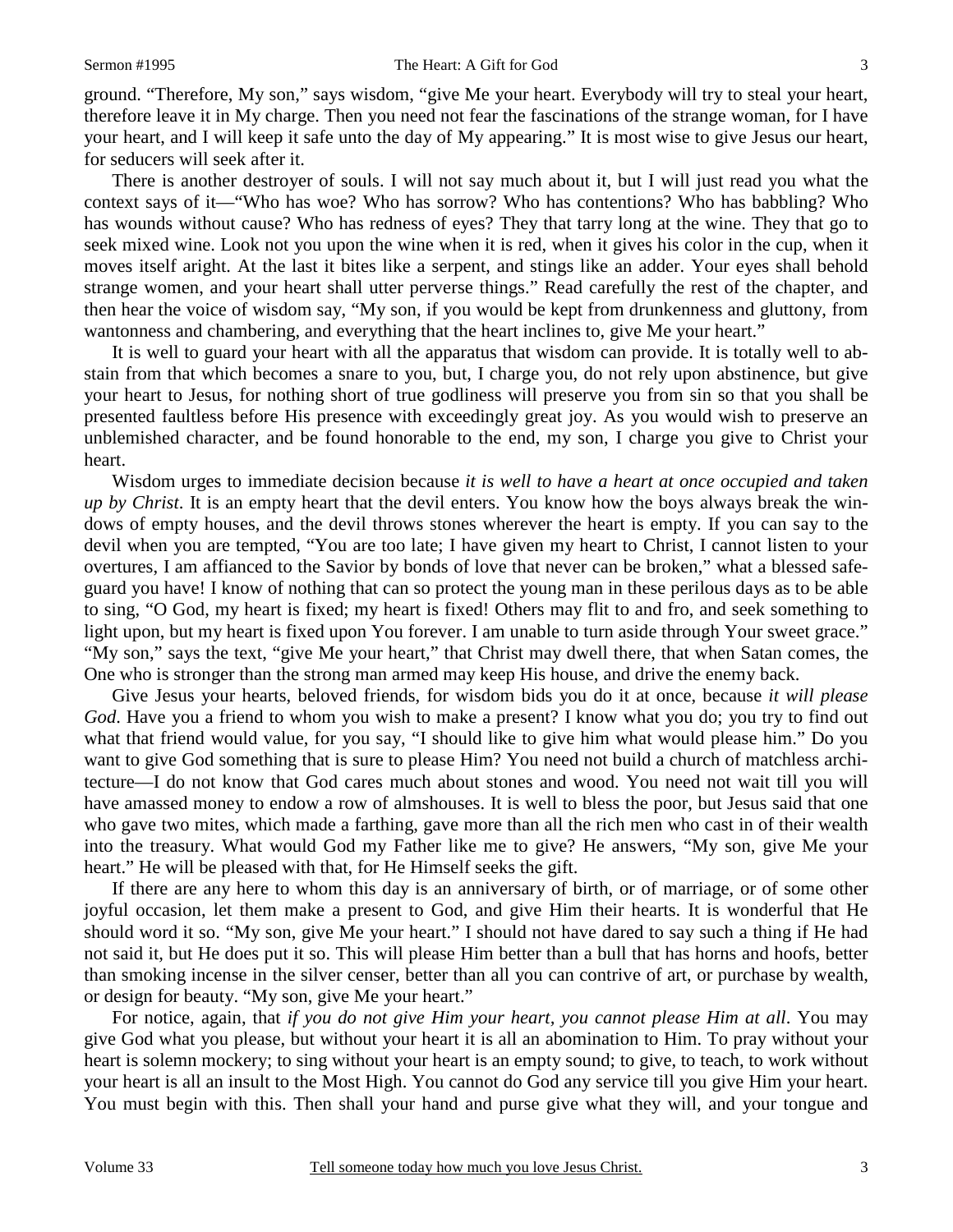brain shall give what they can, but first your heart—first your heart—your inmost self—your love your affection. You must give Him your heart, or you give Him nothing.

*And does He not deserve it?* I am not going to use that argument, because, somehow, if you press a man to give a thing, at last it comes not to be a gift, but a tax. Our consecration to God must be unquestionable in its freeness. Religion is voluntary or else false. If I shall prove that your heart is God's due, why, then, you will not give, but rather pay as though it were a debt, so I will touch that string very gently, lest, in seeking to bring forth music, I snap the chord. I will put it thus; surely it were well to give a heart for a heart. There was One who came and took human nature on Him, and wore a human heart within His bosom, and that human heart was pressed full sore with sorrow till, it is written, that He wept. It was pressed still more with anguish till, it is written, "He sweat, as it were, great drops of blood, falling to the ground." He was still further overwhelmed with grief, till at last He said, "Reproach has broken My heart, and I am full of heaviness," and then it is written, "One of the soldiers with a spear pierced His side, and forthwith came there out blood and water." A heart was given for you, will you not give your heart? I say no more.

I was about to say that I wished I could bring my Master here to stand on this platform, that you might see Him, but I know that faith comes by hearing, not by seeing. Yet would I set Him forth evidently crucified among you and for you. Oh, give Him, then, a heart for a heart, and yield yourself up to Him! Is there not a sweet whisper in your spirit that now says, "Yield your heart"? Listen to that still small voice, and there shall be no need that I speak farther.

Believe me, beloved friends, *there is no getting wisdom except you give your heart to it*. There is no understanding the science of Christ crucified, which is the most excellent of all the sciences, without giving your heart to it. Some of you have been trying to be religious. You have been trying to be saved, but you have done it in an off-handed sort of style. "My son, give Me your *heart*." Wisdom suggests to you that you should do it, for unless your whole heart is thrown into it you will never prosper in it. Certain men never get on in business; they do not like their trade, and so they never prosper. And, certainly, in the matter of religion, no man can ever prosper if he does not love it, if his whole heart is not in it. Some people have just enough religion to make them miserable. If they had none, they would be able to enjoy the world, but they have too much religion to be able to enjoy the world, and yet not enough to enjoy the world to come. Oh, you poor betweenites—you that hang like Mohammed's coffin, between earth and heaven—you that are like bats, neither birds nor beasts—you that are like a flying fish, that tries to live in the air and water too, and finds enemies in both elements—you that are neither this, nor that, nor the other, strangers in God's country, and yet not able to make yourselves at home with the devil—I pity you. Oh, that I could give you a tug to get you to this side of the border land! My Master bids me compel you to come in, but what can I do except repeat the message of the text? "My son, give Me your heart." Do not be shilly-shallying any longer. Let your heart go one way or the other. If the devil is worth loving, give him your heart, and serve him, but if Christ is worth loving, give Him your heart, and have done with hesitation. Turn to Jesus once for all. Oh, may His Spirit turn you, and you shall be turned, and His name shall have the praise!

**III.** And now I close with the third observation. LET US BE WISE ENOUGH AT ONCE TO AT-TEND TO THIS ADMONITION OF WISDOM. Let us now give God our heart. "My son, give Me your heart."

*When?* At once. There is no intimation that God would have us wait a little. I wish that those persons who only mean to wait a little would fix a time when they will leave off waiting. They are always going to be right tomorrow. Which day of the month is that? I have searched the calendar, and cannot find it. I have heard that there is such a thing as the fool's calendar, and that tomorrow is there, but then, you are not fools, and do not keep such a calendar. Tomorrow, tomorrow, tomorrow, tomorrow, tomorrow, tomorrow, tomorrow, tomorrow; it is a raven's croak of evil omen. Today, today, today, today, today; that is the silver trumpet of salvation, and he that hears it shall live. God grant that we may not forever be crying out, "tomorrow," but at once give our hearts to Him!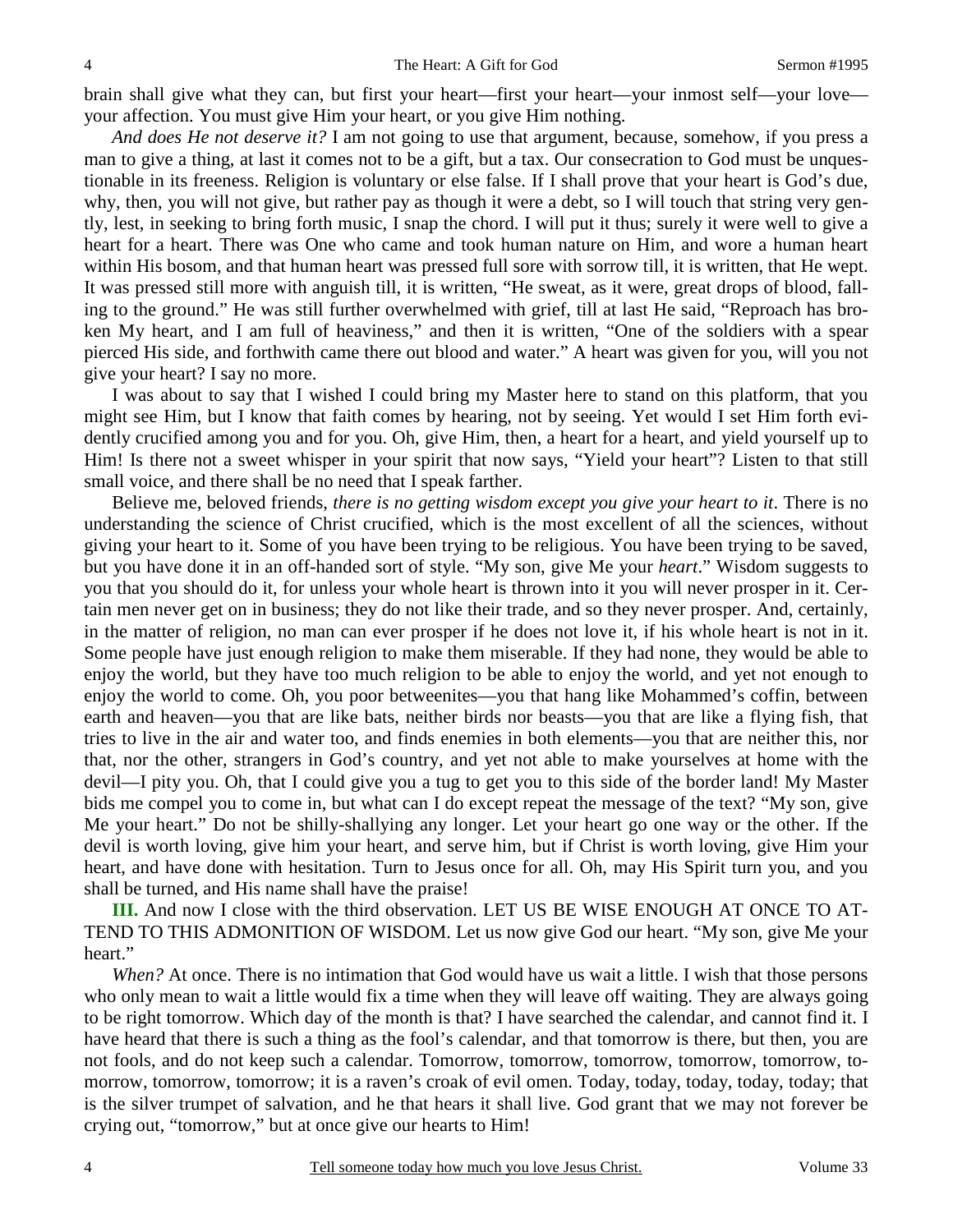#### Sermon #1995 The Heart: A Gift for God 5

*How?* If we attend to this precept, we shall notice that it calls upon us to act *freely*. "My son, *give*  Me your heart." You do not need to have it led in fetters. It might, as I have already said, prevent a thing from being a gift if you too pressingly proved that it was due. It is due, but God puts it, as it were, upon free will for once, and leaves it to free agency. He says, "My son, *give* Me your heart. All that you have from Me comes as a gift of free grace; now give Me back your heart freely." Remember, wherever we speak about the power of grace, we do not mean a physical force, but only such force as may be applied to free agents, and to responsible beings. The Lord begs you not to want to be crushed and pounded into repentance, nor whipped and spurred to holy living. But, "My son, give Me your heart." I have heard that the richest juice of the grape is that which comes with the slightest pressure at the first touch. Oh, to give God our freest love! You know the old proverb that one volunteer is worth two pressed men? We shall all be pressed men in a certain sense, but yet it is written, "Your people shall be willing in the day of Your power." May you be willing at once!

"My son, give Me your heart." It seems a pity that a man should have to live a long life of sin to learn that sin does not pay. It is a sad case when he comes to God with all his bones broken, and enlists in the divine army after he has spent all his youth in the service of the devil, and has worn himself out. Christ will have him whenever he comes, but how much better it is, while yet you are in the days of your youth, to say, "Here, Lord, I give You my heart. Constrained by Your sweet love, I yield to You in the dawn of my being!"

Now, that is what the text means; give God your heart at once, and do it freely.

*Do it thoroughly*. "My son, give Me your heart." You cannot give Christ a piece of a heart, for a heart that is halved is killed. A heart that has even a little bit taken off is a dead heart. The devil does not mind having half your heart. He is quite satisfied with that, because he is like the woman to whom the child did not belong; he does not mind if it is cut in halves. The true mother of the child said, "Oh, spare the child! Do not divide it," and so Christ, who is the true Lover of hearts, will not have the heart divided. If it must go one way, and the wrong way, let it go that way, but if it will go the right way, He is ready to accept it, cleanse it, and perfect it, only it must go all together, and not be divided. "Give Me your heart."

Did I hear somebody say, "I am willing to give God my heart"? Very well, then, let us look at it practically. *Where is it now?* You cannot give your heart up till you find out where it is. I knew a man who lost his heart. His wife had not got it, and his children had not got it, and he did not seem as if he had got it himself. "That is odd," you say. Well, he used to starve himself. He scarcely had enough to eat. His clothes were threadbare. He starved all who were round him. He did not seem to have a heart. A poor woman owed him a little rent. Out she went into the street. He had no heart. A person had fallen back a little in the payment of money that he had lent him. The debtor's little children were crying for bread. The man did not care who cried from hunger, or what became of the children. He would have his money. He had lost his heart. I never could make out where it was till I went to his house one day, and I saw a huge chest. I think they called it an iron safe; it stood behind the door of an inner room, and when he unlocked it with a heavy key, and the bolts were shot, and the inside was opened, there was a musty, fusty thing within it, as dry and dead as the kernel of a walnut seven years old. It was his heart. If you have locked up your heart in an iron safe, get it out. Get it out as quickly as you can. It is a horrible thing to pack up a heart in five-pound notes, or bury it under heaps of silver and gold. Hearts are never healthy when covered up with hard metal. Your gold and silver are cankered if your heart is bound up with them.

I knew a young lady—I think I know several of that sort now—whose heart I could never see. I could not make out why she was so flighty, giddy, frothy, till I discovered that she had kept her heart in a wardrobe. A poor prison for an immortal soul, is it not? You had better fetch it out, before the moth eats it as wool. When our garments become the idols of our hearts, we are such foolish things that we can hardly be said to have hearts at all. Even such foolish hearts as these, it were well to get out of the wardrobe and give to Christ.